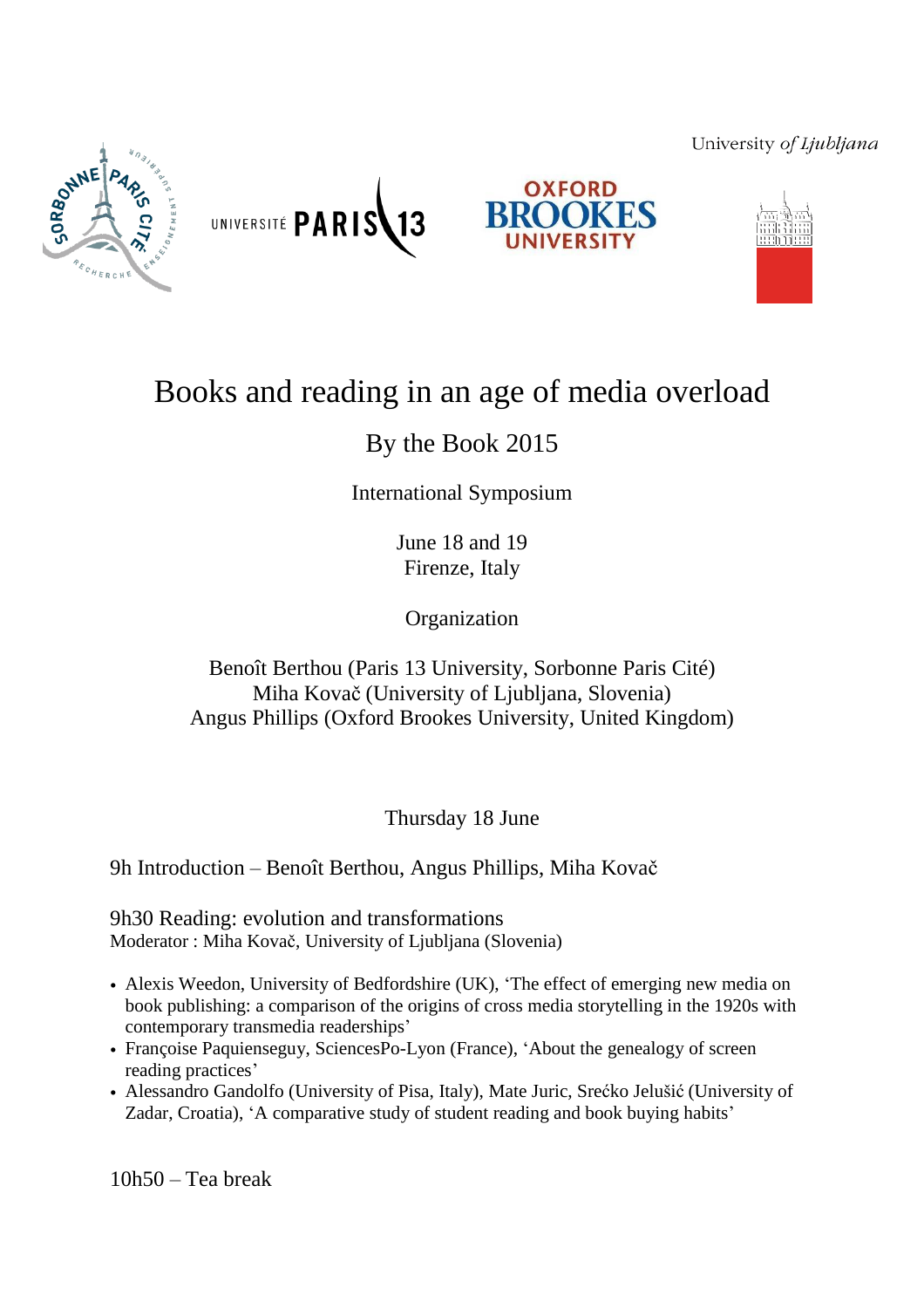### 11h10 – Parallel sessions

### Globalization and nationalisms

Moderator : Zoran Velagić, University of Osijek (Croatia)

- Aida V. Dobkevičiūtė, Lithuanian Publishers Association, 'Language as a Problem: publishing in the small language countries'
- Rachel Noorda and Stevie Mardsen, University of Stirling (Scotland), 'Put a kilt on it! The role of nationality in twenty-first century book marketing in Scotland'
- Giulia Trentacosti, Edinburgh Napier University (Scotland), 'English-language editions in non-Anglophone European markets: the ultimate stage of globalization?'

#### Scholarly publishing

Moderator : Christoph Bläsi, Johannes Gutenberg University Mainz (Germany)

- Elena Maceviciute and Tom Wilson, University of Borås (Sweden), 'Ebooks in academic libraries – the Swedish perspective'
- S. A. Hughes, Oxford Brookes University (UK), 'Making free: digital repurposing of scholarly museum texts'
- George Knott, Elsevier, 'Value and exchange in scholarly publishing competences'

## 12h30 Lunch

13h30 - Parallel sessions

#### The book: a new dissemination machine?

Moderator : Françoise Paquienseguy, London College of Communication (UK)

- Christoph Bläsi, Johannes Gutenberg University Mainz (Germany), 'Are content-based software solutions a new form of ´amplified´ content? A classification proposal'
- Padmapriya Padmalochanan, RMIT University (Australia), 'Screen reading: a rising star in the Gutenberg galaxy'
- Toke Ebbesen, University of Southern Denmark, 'Design in the digital textbook'
- Kinga Kasperek, University of Silesia (Poland), 'Ebooks and new E-literature trends in Polish publishing markets'

The book: what actors, which jobs? Moderator : Sophie Noël, Paris 13 University (France)

- Tore Slaatta, University of Oslo (Norway), '2011 Book oddities'
- Susan L. Greenberg, University of Roehampton (UK), 'A poetics of editing'
- Katharine Reeve, Bath Spa University (UK), 'The Role of the Editor'
- Judith Watts, Kingston University (UK), 'The Thompson-o-meter: applying publishing theory to the development of skills and competencies for professional practice'

15h10 Tea break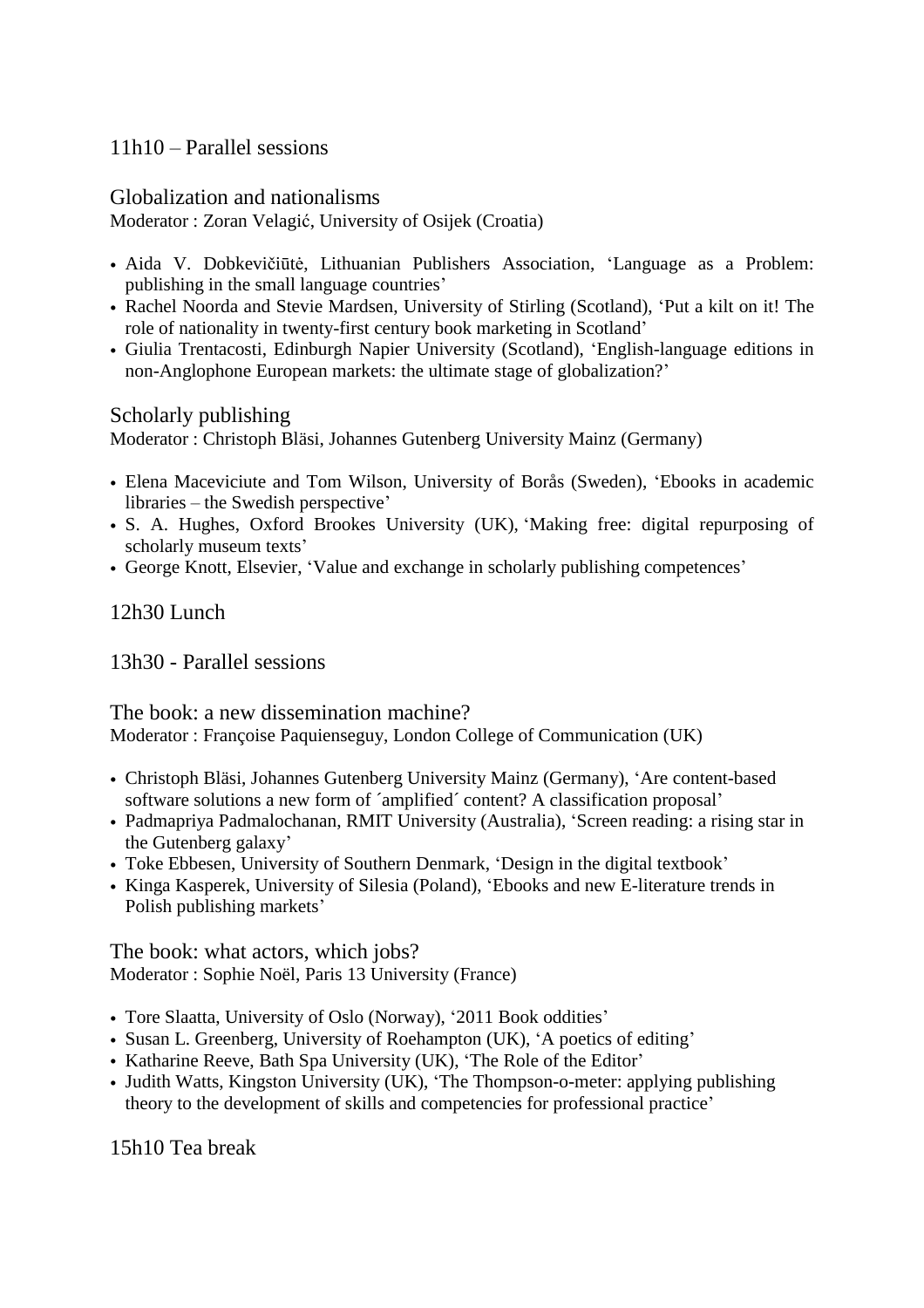#### 15h30 Researching publishing - Plain session Moderator : Benoît Berthou, Paris 13 University (France)

- Franjo Pehar, University of Zadar (Croatia). Josipina Selthofer, Universitiy of Osijek (Croatia). 'Towards a better understanding of publishing studies based on course reading lists'
- Kristina Lundblad, Lund University (Sweden), 'Matter matters: material communication and the role of book history in the curriculum of publishing studies'

16h30 International Association for Publishing Studies - inaugural meeting

# Friday 19 June

9h00 The book industry: reflections and perspectives Moderator: Angus Phillips, Oxford Brookes (United Kingdom)

- Miha Kovač, University of Ljubljana (Slovenia), 'On fallen prophets and real problems: the death of the book and the growth of book industries'
- Frania Hall, London College of Communication (UK), 'The digital experience and industry responses: exploring organisational and structural challenges for the publishing industry in the light of digital development'
- Zoran Velagić, University of Osijek (Croatia), 'Production models and the life cycle of the book in modern publishing'

10h20 – Tea break

10h40 – Parallel sessions

Towards a new media ? Moderator: Nick Canty, University College London (UK)

- Asta Urbanaviciute, Vilnius University (Lithuania), 'The dynamics of Lithuania's cultural periodicals in the context of media changes'
- Claudio Pires Franco, University of Bedfordshire (UK), 'Reflections on digital book adaptation: a case study'
- Vincent Gros, Hachette Livre, 'Books and hypermedia'

Publishers, librarians, booksellers: a community ? Moderator : Sally Hughes, Oxford Brookes University (UK)

- Ann Steiner, Lund University (Sweden), 'Bookselling transformation and continuity in the Swedish book market'
- Primož Južnič, University of Ljubljana (Slovenia), 'Reading habits in Slovenia'
- Simon Rowberry, University of Stirling (Scotland), 'Mapping Amazon's digital infrastructure'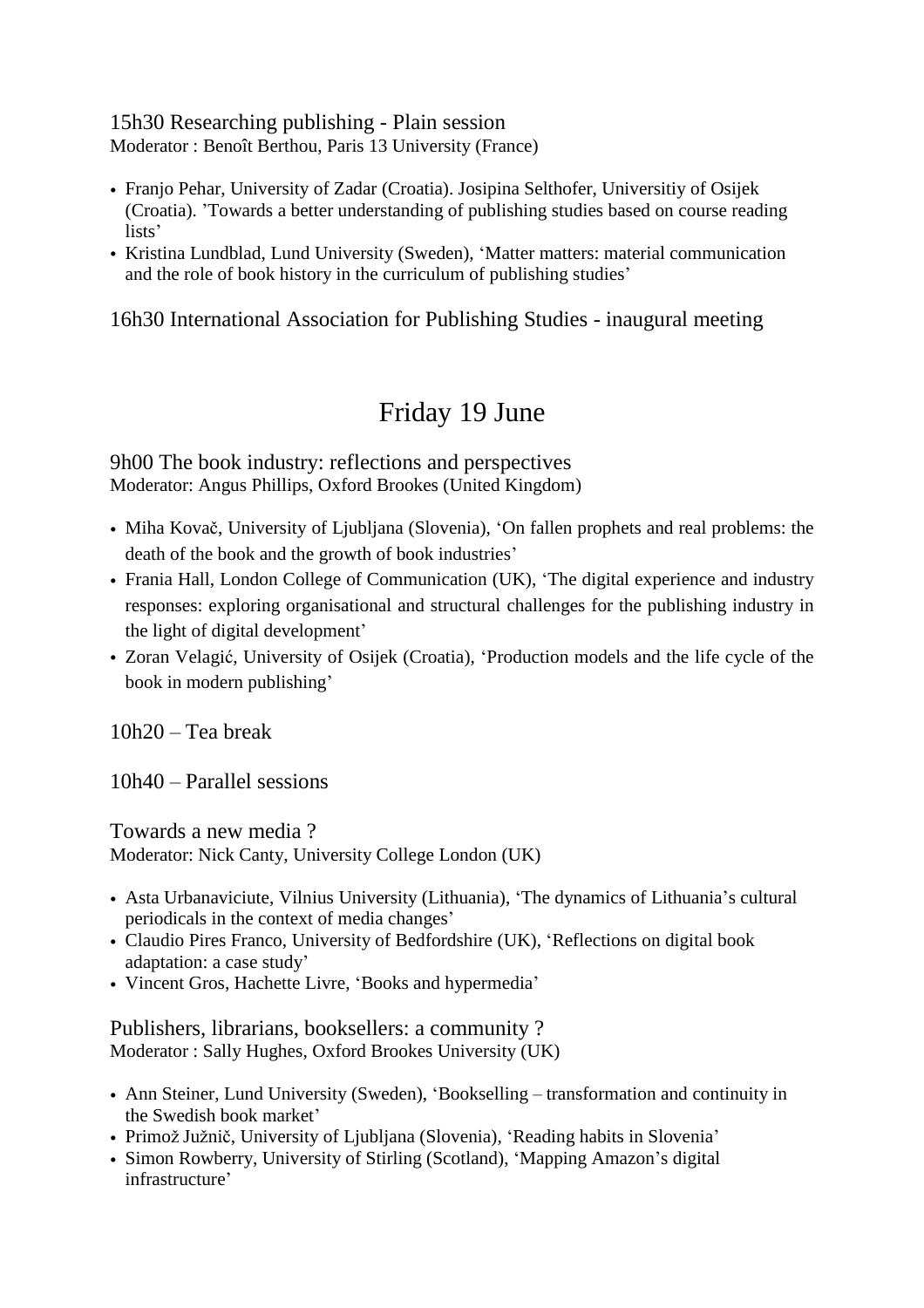# 12h00 Lunch

13h00 - Parallel sessions

Marketing and promotion: innovations and traditions Moderator: Miha Kovacs, university of Ljubjana

- Sara Kärrholm, Lund University (Sweden), 'The politics of republishing: what makes an old title new on the market?'
- Nick Canty, University College London (UK), 'Books and blogs on YouTube'
- Melanie Ramdarshan Bold, University College London (UK), 'The Social Author: Identifying a new generation of influencers and innovators in contemporary authorship'

The reader revolution ?

Moderator: Elena Maceviciute, University of Borås (Sweden)

- Sarah Mygind, Aarhus University (Denmark), 'How to make them work for you? When readers become co-promoters'
- Anna Kiernan, Falmouth University (UK), 'A new paradigm ? Crowdsourcing and the social benefits of community publishing'
- Kim Maya Sutton, Jade Hochschule Wilhelmshaven (Germany), 'An analysis of laws that affect crowdfunding in Greece'

14h20 – Pause

14h40 - Parallel sessions

Going digital Moderator : Alexis Weedon, University of Bedfordshire (UK)

- Tomislav Jakopec, University of Osijek (Croatia), 'A model for the continuous monitoring of the ebook market'
- Hélène Seiler, Ecole des Hautes Etudes en Sciences Sociales (France), 'The strategies mobilized by the DEPS publishers to enter into the digital field'
- Stig Hjarvard and Rasmus Helles, University of Copenhagen (Denmark), 'Publishing in a digital age: the ebook as an organizational game changer'

#### Building publishing studies

Moderator: Adriaan van der Weel, University of Leiden (Netherlands)

- Arunas Gudinavičius, Vilnius University (Lithuania), 'The publisher's need for training in a time of digital transformation: the case of Lithuania'
- Lucy Ry-Kottoh, University of Stirling (Scotland), 'Publishing studies as an academic discipline or professional programme: an african perspective'
- Rose Leighton (Hogeschool van Amsterdam, Netherland) and Helena Markou (Oxford Brookes University, UK), 'Experiential learning in publishing: from Amsterdam to Oxford'